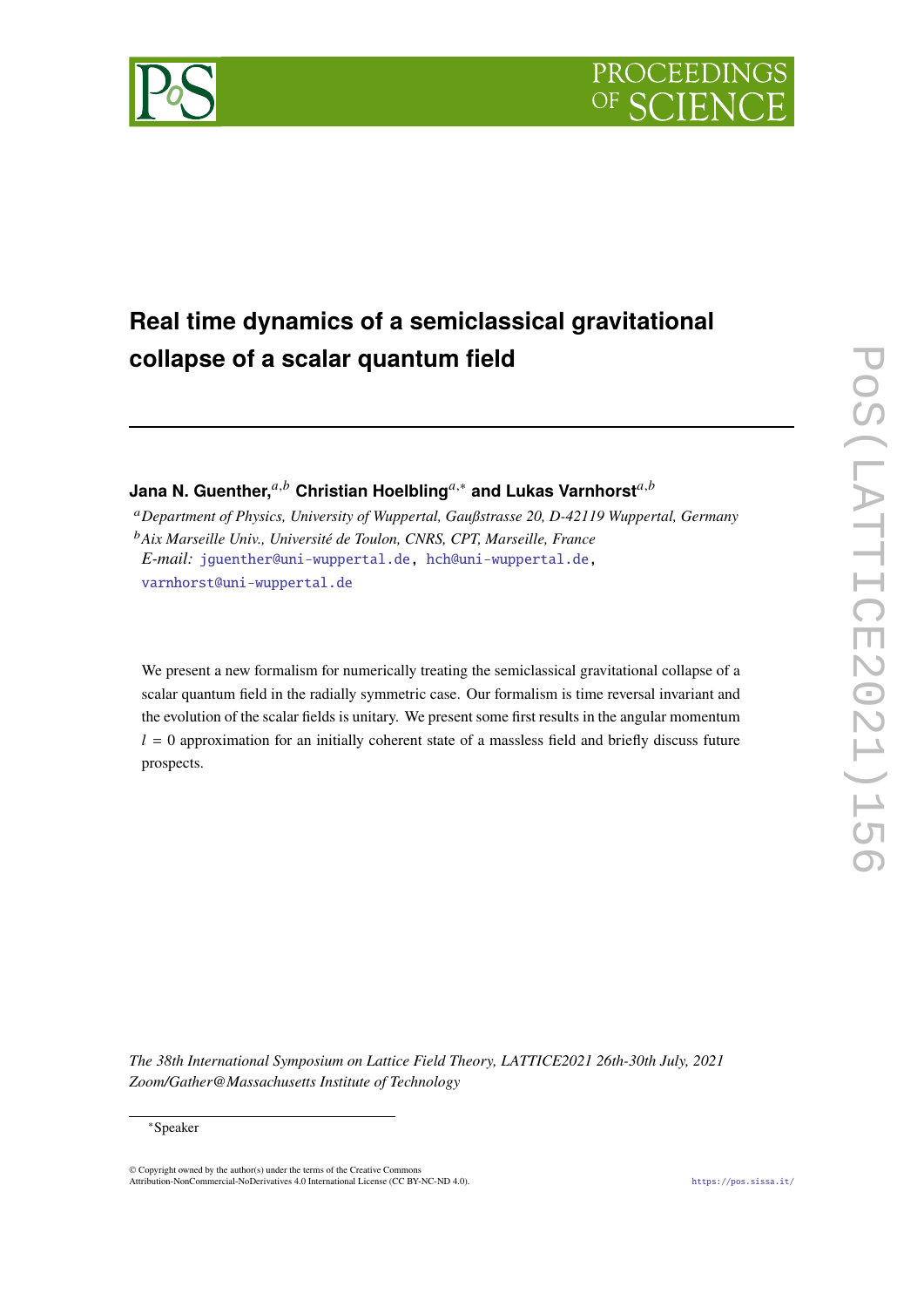# **1. Introduction**

The formation of black holes via gravitational collapse and their subsequent evaporation via Hawking radiation [\[1\]](#page-6-0) is a process whose dynamics is not yet satisfactorily understood. Specifically, it is not clear whether it can be described by a unitary time evolution or there is an inherent loss of information (see e.g. [\[2,](#page-6-1) [3\]](#page-6-2) for recent reviews on this topic). In this note, we describe a formalism whose ultimate aim it is to provide some insight into this question numerically, in a simple, semiclassical setup. We investigate a massless, scalar quantum field, coupled semiclassically to classical gravity via a dynamical metric, but otherwise free. For simplicity, our setup is spherically symmetric and the background metric is assumed to be flat and without singularities in the absence of the field. Our aim is to compute the real time evolution of the scalar field and the associated metric, starting from an inmoving, coherent state. We show that, in principle, the time evolution of the system can be carried out numerically and present some results in the  $l = 0$  approximation. Finally, we briefly touch upon issues of vacuum subtraction of the higher angular momentum modes. More detailed results for the  $l = 0$  approximation can be found in [\[4\]](#page-7-0) and a different formalism for treating this problem is presented in [\[5,](#page-7-1) [6\]](#page-7-2).

### **2. Derivation of the formalism**

We work with the spherically symmetric metric  $[7-10]$  $[7-10]$ 

$$
d\tau^{2} = \alpha^{2}(t, r)dt^{2} - a^{2}(t, r)dr^{2} - r^{2}d\Omega^{2}
$$

and the action

$$
S_{\pm} = \int d^4x \left( \sum_{i=1}^{N_f} \frac{(-1)^{P_i}}{2} \left( g^{\alpha \beta}(x) \overline{\phi}^{(i)^\dagger}_{,\alpha}(x) \overline{\phi}^{(i)}(x),_{\beta} - M_i^2 \overline{\phi}^{(i)^\dagger}(x) \overline{\phi}^{(i)}(x) \right) - \frac{1}{16\pi} R(t,r) \right)
$$

which allows us to in principle include fields of different masses  $M_i$ . Any number of these fields can be Pauli-Villars regulators (as suggested in [\[5,](#page-7-1) [6\]](#page-7-2)) if we chose  $P_i = 1$  (otherwise  $P_i = 0$ ). We decompose our scalar fields into spherical harmonics

$$
\overline{\phi}(t,r,\theta,\varphi) = \sum_{l=0}^{\infty} \sum_{m=-l}^{l} \overline{\phi}_{lm}(t,r) Y_{lm}(\theta,\varphi)
$$

and rescale them as

$$
\phi_{lm}=\overline{\phi}_{lm}r\sqrt{\frac{a_0}{2\alpha_0}}
$$

where  $a_0$  and  $\alpha_0$  are the metric parameters at the initial time  $t_0$ . This results in a Hamiltonian density that is diagonal in the scalar field components

$$
\mathcal{H}_{lm}^{(i)} = \Pi_{lm}^{(i)} A \Pi_{lm}^{(i)\dagger} + \phi^{(i)\dagger}_{lm} A^{-\frac{1}{2}} K_{l}^{(i)} \phi_{lm}^{(i)}
$$

where the real, symmetric operators  $K_l^{(i)}$  $\mu^{(t)}$  are given by

<span id="page-1-0"></span>
$$
K_l^{(i)} = q^T q + \alpha^2 \left(\frac{l(l+1)}{r^2} + M^2\right) \qquad q = r \sqrt{\frac{\alpha}{a}} \partial_r \frac{1}{r} \sqrt{\frac{\alpha}{a}} \tag{1}
$$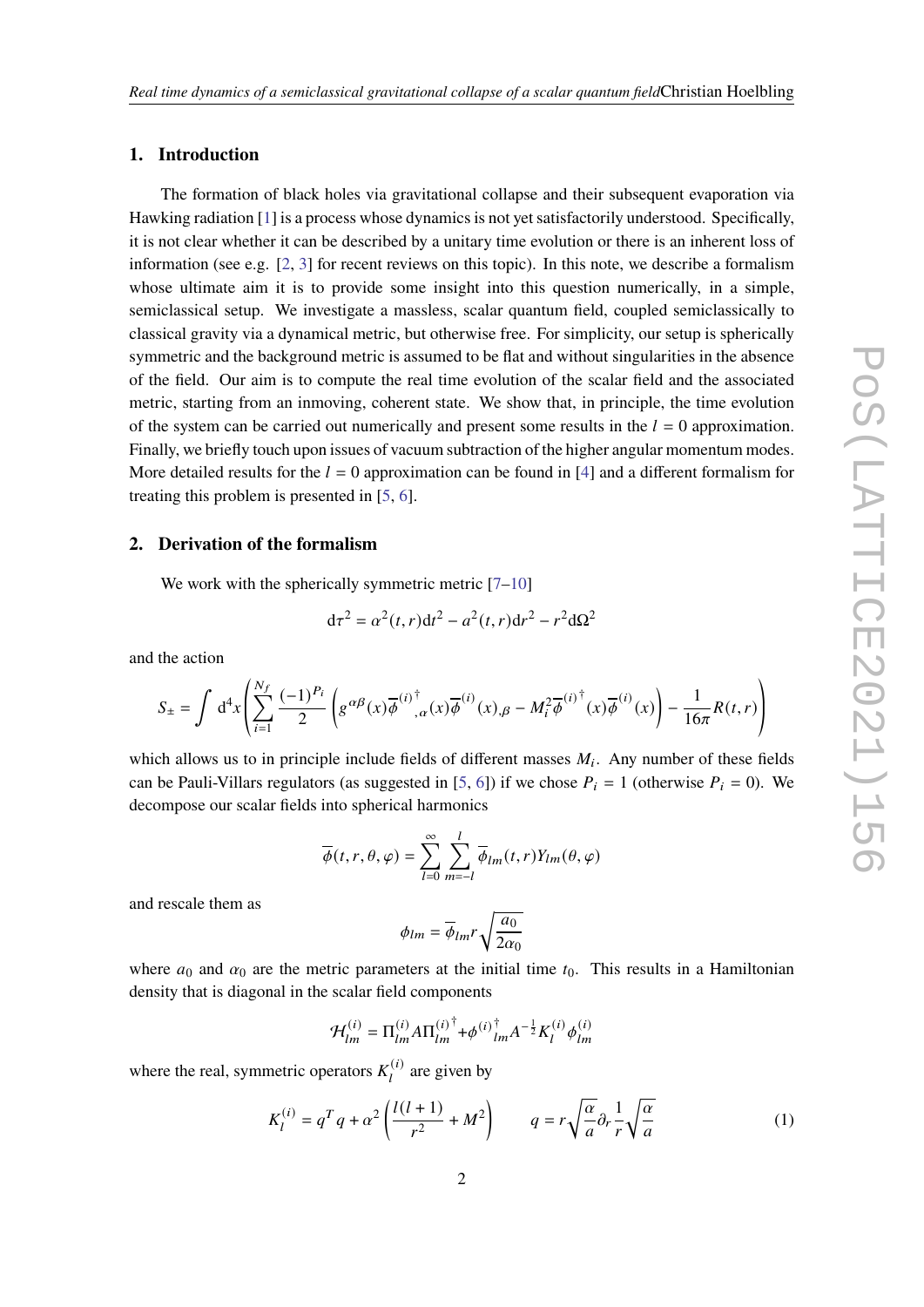and

$$
A = \frac{a_0 \alpha}{\alpha_0 a}
$$

Note that at the initial time  $t_0$  the factor  $A = 1$ . We proceed by canonical quantization of the fields  $\phi_{lm}^{(i)}$ . Parameterising our fields in the initial time Fock basis with annihilation operators  $b_{lm}^{(i)}$  $\frac{u}{lm\pm}$ , we can define time evolution coefficient matrices  $u_l^{(i)}$  $\binom{i}{l}(t)$  and  $v_l^{(i)}$  $l^{(i)}(t)$  via

$$
\phi_{lm}^{(i)} = \frac{u_l^{(i)^\dagger}(t)b_{lm+}^{(i)^\dagger} + u_l^{(i)T}(t)b_{lm-}^{(i)}}{\sqrt{2}} \qquad \Pi_{lm}^{(i)} = \frac{b_{lm+}^{(i)}v_l^{(i)}(t) - b_{lm-}^{(i)^\dagger}v_l^{(i)*}(t)}{\sqrt{2}}
$$

Diagonalizing the Hamiltonian at the initial time  $t_0$  via

<span id="page-2-1"></span>
$$
K_l^{(i)} = V_l^{(i)} \omega_l^{(i)2} V_l^{(i)T}
$$
 (2)

we find the initial condition for the evolution coefficients to be

<span id="page-2-2"></span>
$$
u_l^{(i)}(t_0) = \frac{1}{\sqrt{\omega_l^{(i)}}} V_l^{(i)T} \qquad v_l^{(i)}(t_0) = \sqrt{\omega_l^{(i)}} V_l^{(i)T} \tag{3}
$$

and their Heisenberg picture time evolution given by

<span id="page-2-0"></span>
$$
\dot{u}_l^{(i)} = -i v_l^{(i)} A \qquad \dot{v}_l^{(i)} = -i u_l^{(i)} A^{-\frac{1}{2}} K_l^{(i)} A^{-\frac{1}{2}} \tag{4}
$$

Note that for a fixed metric, this time evolution is a Bogolyubov transformation and thus fulfills the identities

$$
\operatorname{Re}\left(u_l^{(i)^\dagger} v_l^{(i)}\right) = \operatorname{Re}\left(v_l^{(i)^\dagger} u_l^{(i)}\right) = \mathbb{1} \qquad \operatorname{Im}\left(u_l^{(i)^\dagger} u_l^{(i)}\right) = \operatorname{Im}\left(v_l^{(i)^\dagger} v_l^{(i)}\right) = 0
$$

With the Heisenberg time evolution settled, we next need to define an initial state. For this purpose, we first define an annihilation operator

$$
b = b_{00+k}^{(0)} f_{+k} + b_{00-k}^{(0)} f_{-k}^*
$$

where k is an explicit momentum index which is summed over. Note that we only use  $l = 0$ operators to maintain radial symmetry. Also note, that the operator  $b$  only excites a single field  $i = 0$ . We use this annihilation operator to produce an initially coherent state of unit norm

$$
|\lambda\rangle = e^{-\frac{|\lambda|^2}{2}} \sum_{n=0}^{\infty} \frac{\lambda^n}{n!} b^{\dagger n} |0\rangle
$$

The coefficients  $f_{\pm k}$  encode the radial shape of our state. Using the shorthand notation

$$
l_{+} = \lambda^* f_{+} \qquad l_{-} = \lambda f_{-}
$$

and

$$
l_u = u_0^{(0)^{\dagger}} l_+ - u_0^{(0)^T} l_-
$$
  
\n
$$
l_v = -i(v_0^{(0)^{\dagger}} l_+ + v_0^{(0)^T} l_-)
$$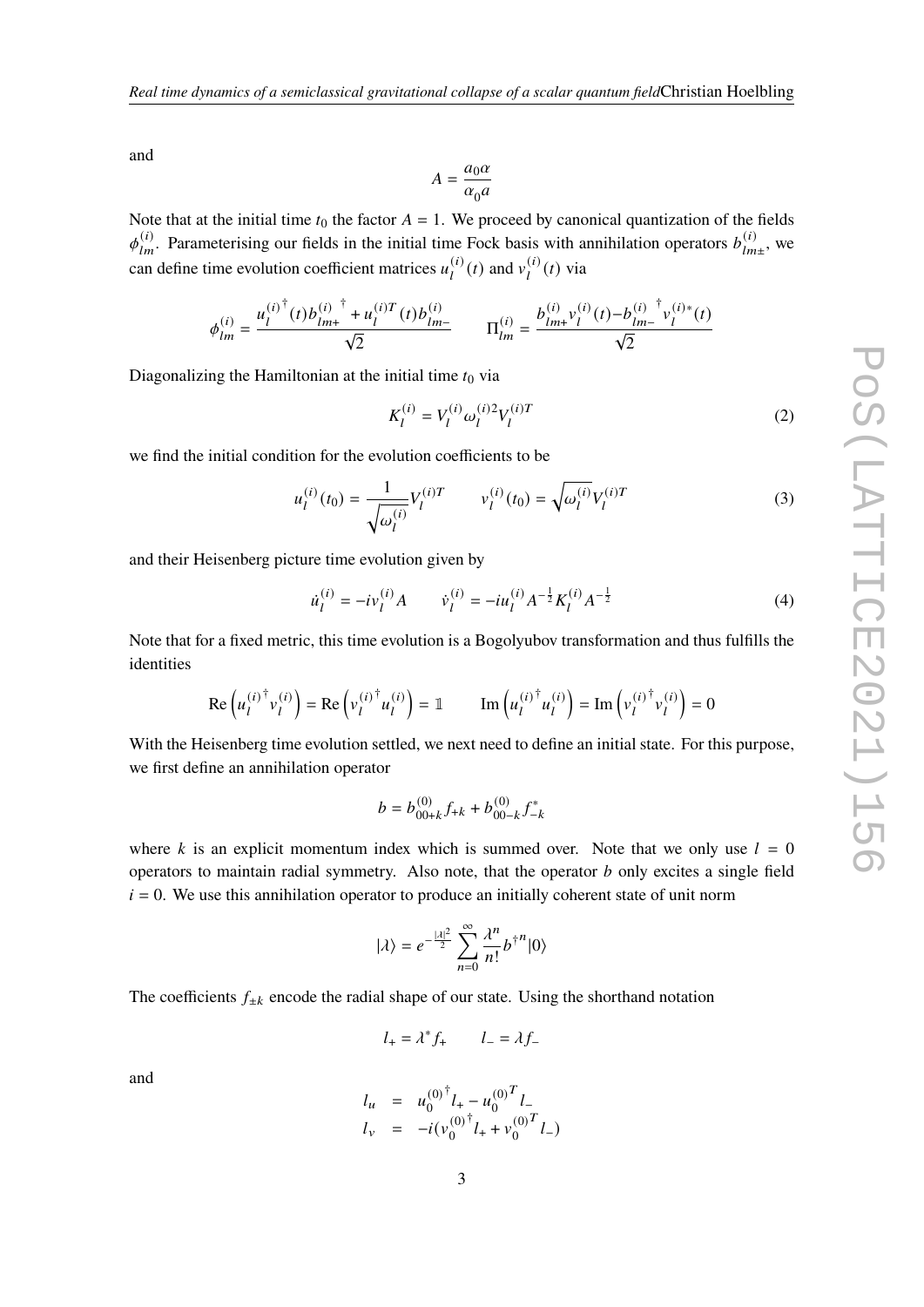we can take the expectation values of the elements of the energy momentum tensor in these states and write down the field equations. After some algebra this results in

<span id="page-3-1"></span>
$$
\ln'(a\alpha) = h_r
$$
  

$$
\left(\ln'\left(\frac{a}{\alpha}\right) - \frac{1 - a^2}{r}\right) \frac{1}{a^2} = m_r
$$
  

$$
\frac{\dot{a}}{\alpha} = p_r
$$
 (5)

where the densities and  $p_r$  at the radial coordinate  $r$  are given as

<span id="page-3-0"></span>
$$
h_r = \frac{a^0}{r a^0} (|(q^0 l_u)_r|^2 + |l_{vr}|^2) + h_r^0
$$
  
\n
$$
h_r^0 = \frac{a^0}{r a^0} \left( \sum_i (-1)^{P_i} \sum_{l=0}^{\infty} (2l+1) \left( \left( v_l^{(i)^\dagger} v_l^{(i)} \right)_{rr} + \left( q^0 u_l^{(i)^\dagger} u_l^{(i)} q^{0T} \right)_{rr} \right) \right)
$$
  
\n
$$
m_r = \frac{a_0}{r a_0} \sum_i (-1)^{P_i} \sum_{l=0}^{\infty} (2l+1) \left( \frac{l(l+1)}{r^2} + M_i^2 \right) \left( u_l^{(i)^\dagger} u_l^{(i)} \right)_{rr}
$$
  
\n
$$
n_r = \frac{a_0}{r a_0} \left( \text{Im}(l - (a^0 l + 1) + \sum_i (-1)^{P_i} \sum_{l=0}^{\infty} (2l+1) \text{Im} \left( a_0^{0} u_l^{(i)^\dagger} v_l^{(i)} \right) \right)
$$
  
\n(6)

$$
p_r = \frac{a_0}{r a_0} \left( \text{Im}(l_{vr}(q^0 l_u)_r) + \sum_i (-1)^{P_i} \sum_{l=0}^{\infty} (2l+1) \text{Im} \left( q^0 u_l^{(i)^\dagger} v_l^{(i)} \right)_{rr} \right)
$$

with the operator

$$
q^0 = q(t_0) = r \sqrt{\frac{\alpha_0}{a_0}} \partial_r \frac{1}{r} \sqrt{\frac{\alpha_0}{a_0}}
$$

Note that none of the right hand sides in [\(6\)](#page-3-0) contain a reference to the current metric, which allows for a convenient radial integration of the first two equations in [\(5\)](#page-3-1). In fact, defining

$$
\hat{\alpha} = \alpha a \qquad d = \frac{r}{a^2}
$$

they decouple and can be written as

$$
\ln'(\hat{\alpha}) = h_r
$$
  

$$
d' + dh_r = 1 - rm_r
$$

# **3. Discretization and regularization**

We discretize our system with  $N_r$  radial shells of equal coordinate distance  $\Delta = r_i - r_{i-1}$  (more general discretizations might be considered). One step beyond the innermost shell, we have the boundary condition  $d_0 = 0$ , which implies that for  $r_0 = 0$  there is no central singularity. The case  $r_0 > 0$ , corresponding to a horizon at  $r_0$ , is not considered here. Outside the outermost shell, we assume a Schwarzschild metric, so our second radial boundary condition is  $\hat{\alpha}_{N_r} = 1$ . Assuming that the densities  $h_r$  and  $m_r$  are concentrated in  $\delta$ -shells at the radial coordinates, we find that radial integration can be accomplished by

<span id="page-3-2"></span>
$$
\hat{\alpha}_i = e^{-\sum_{j=i+1}^{N_r} h_j} \nd_i = e^{-h_i^0} (d_{i-1} + \Delta) + \frac{e^{-h_{i-1}^0}}{h_i^0} m_i r_i
$$
\n(7)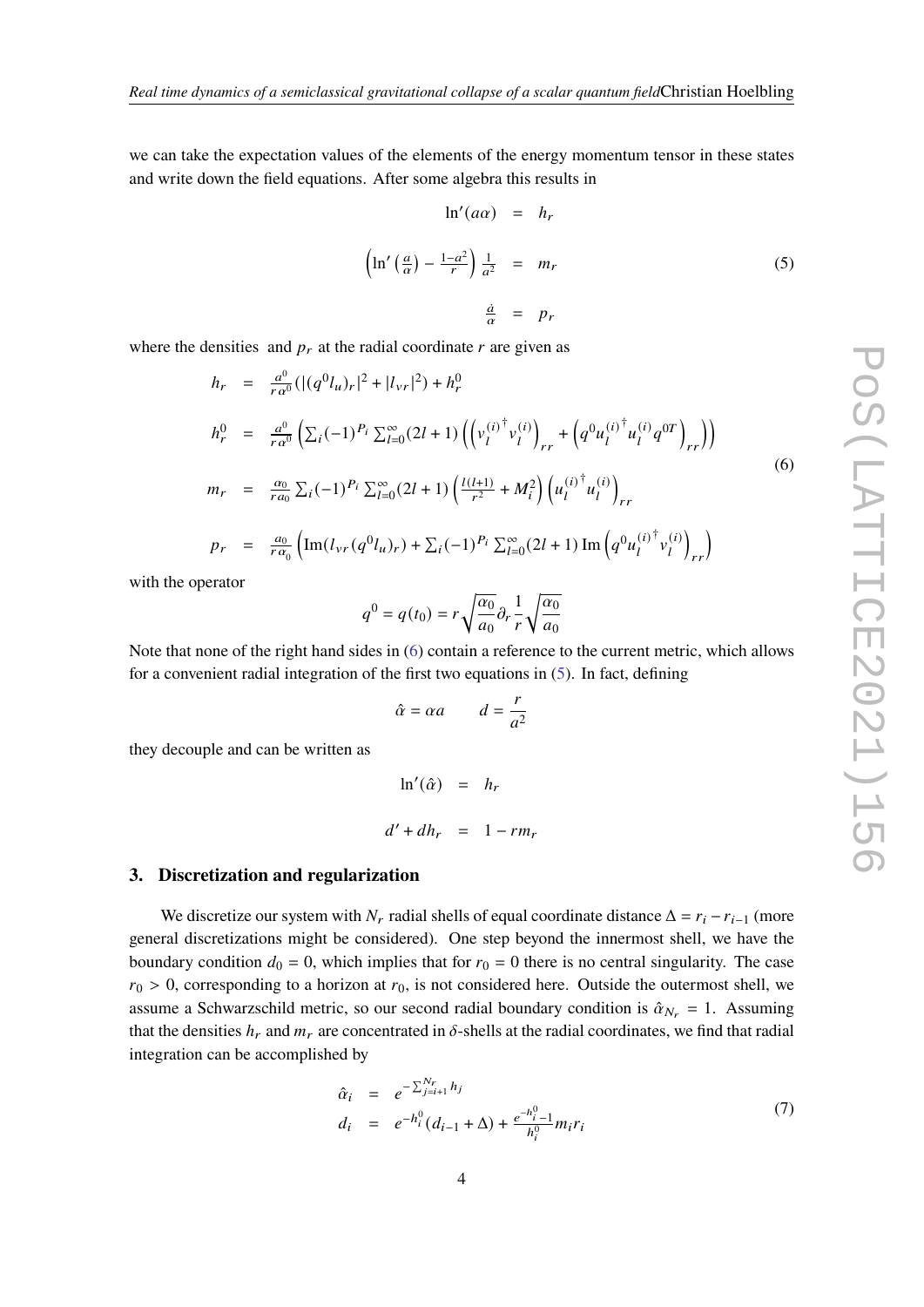It is clear however, that we can not use the densities  $h_r$  and  $m_r$  as given in [\(6\)](#page-3-0), since they contain divergent vacuum contributions.[1](#page-4-0) A first step towards regularization, which turns out to be sufficient in the  $l = 0$  approximation, is the normal ordering of the operators. In the simplest case, to which we will restrict our attention here, the normal ordering is performed once at the initial time  $t_0$  with no further corrections, resulting in

$$
h_r^0 : (t) = h_r^0(t) - h_r^0(t_0) \qquad \qquad : m_r : (t) = m_r(t) - m_r(t_0)
$$

We also need to discretize the derivative operator  $q$  in [\(1\)](#page-1-0), which we will do here with the simple forward difference operator and an inner and outer shell truncation, corresponding to reflecting boundary conditions. For more generic choices on all of the above, we refer to [\[4\]](#page-7-0), where different variations are worked out in detail for the  $l = 0$  approximation. For the temporal evolution of the field component matrix, we adopt a time reversible integration scheme that respects the Bogolyubov identities. This is achieved by alternating between an implicit and explicit time step

$$
\left(\begin{array}{cc}u_{l,t+\Delta t}^{(i)} & v_{l,t+\Delta t}^{(i)}\end{array}\right)=\left(\begin{array}{cc}u_{l,t}^{(i)} & v_{l,t}^{(i)}\end{array}\right)e^{-i\begin{pmatrix}0 & \frac{1}{\sqrt{A}}K_l^{(i)}\frac{1}{\sqrt{A}}\\A & 0\end{pmatrix}\Delta t
$$

which results from a straightforward integration of [\(4\)](#page-2-0). For the numerical implementation, we perform a diagonalization [\(2\)](#page-2-1) of the operator  $K_l^{(i)}$  $f_l^{(t)}$  from [\(1\)](#page-1-0), which (leaving out the obvious indices  $l$  and  $(i)$  for compactness) results in

<span id="page-4-1"></span>
$$
u_{t+\Delta t} = \left( u_t \frac{1}{\sqrt{A}} V \cos(\omega \Delta t) - i v_t \sqrt{A} V \frac{1}{\omega} \sin(\omega \Delta t) \right) V^T \sqrt{A}
$$
  
\n
$$
v_{t+\Delta t} = \left( v_t \sqrt{A} V \cos(\omega \Delta t) - i u_t \frac{1}{\sqrt{A}} V \omega \sin(\omega \Delta t) \right) V^T \frac{1}{\sqrt{A}}
$$
\n(8)

In the implicit step, we iterate between the update [\(8\)](#page-4-1) and a radial integration of the metric [\(7\)](#page-3-2). The necessary diagonalizations in this step make up the bulk of the computational expense.

Finally, we want to specify our choice for the initial wave packet. It turns out to be advantageous to take a window function, which vanishes identically outside a specified range. In the results presented, we opt for a Nuttall window [\[11\]](#page-8-0)

$$
f_{R,\sigma,\lambda}(r) = \lambda \left( \sum_{k=0}^{3} a_k \cos \left( k \frac{\pi (r - R + \sigma)}{\sigma} \right) \right)^2
$$

with the coefficients

$$
a_1 = -0.487396
$$
  $a_2 = 0.144232$   $a_3 = -0.012604$   $a_0 = -a_1 - a_2 - a_3$ 

and an amplitude  $\lambda$ , which is peaked at R and vanishes for  $|R-r| \geq \sigma$ . The metric is then initialized by setting

$$
h_i = f_{R,\sigma,\lambda}(r_i) \qquad m_i = 0
$$

and performing a radial integration [\(7\)](#page-3-2). To initialize the state, we then chose an inmoving wave packet  $\kappa_i = 1$  and set

$$
l_{ui} = sign(\kappa_i) \sqrt{h_i \left(1 \mp \sqrt{1 - \kappa_i^2}\right)} \qquad l_{vi} = \sqrt{h_i \left(1 \pm \sqrt{1 - \kappa_i^2}\right)}
$$

<span id="page-4-0"></span><sup>&</sup>lt;sup>1</sup>Note however, that the vacuum contributions of  $p_r$  vanish at the initial time  $t_0$ . Although this is not pursued here, it might help in finding an alternative integration scheme that requires less regularization.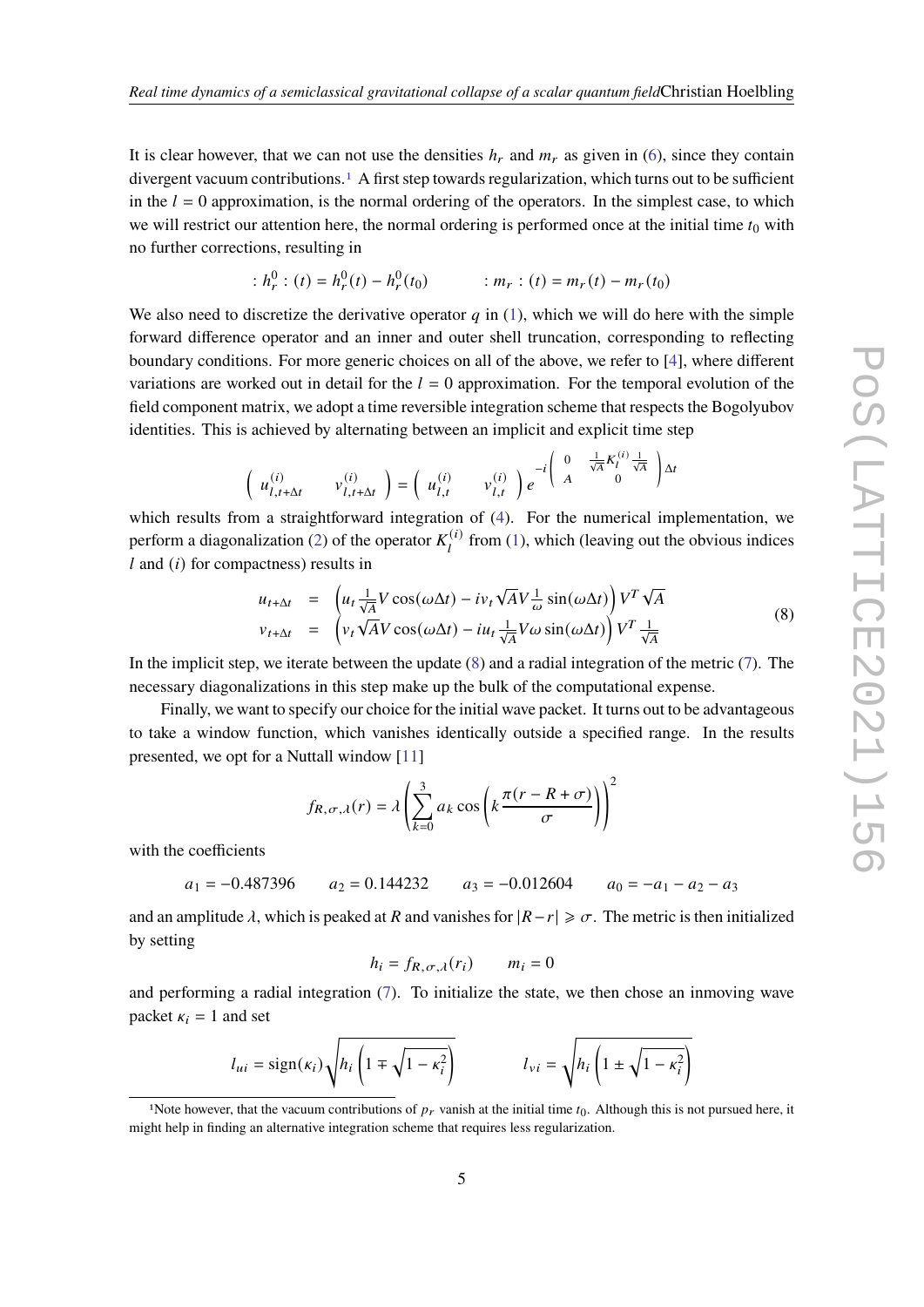We then compute the initial  $K_i^{(i)}$  $a_l^{(1)}$  $a_l^{(1)}$  $a_l^{(1)}$  according to (1) and perform their eigenmode decomposition [\(2\)](#page-2-1), which allows us to construct the initial evolution coefficient matrices [\(3\)](#page-2-2), so we can finally initialize the state vector components as

$$
l_{\pm}=\frac{1}{2\omega_0^{(0)}}(\pm u_0^{(0)}q^{0T}l_u+iv_0^{(0)}l_v)
$$

# **4.** Some results in the  $l = 0$  approximation

For a first test of our formalism, we restrict ourselves to the  $l = 0$  approximation. In that case, we do not require any further regularization beyond the normal ordering. In order to make the vacuum effects more prominent, we choose to study two massless fields  $N_f = 2$  with only the first one carrying a classical component. The results presented here correspond to our standard discretization with  $N_r = 800$  radial discretization points and a radial extent from  $r_0 = 0$  to  $r_{\text{max}} = 10$ , a time step  $\Delta t = 0.004$ , an exterior Schwarzschild metric with a total  $r_s = 3.5$  and an initial bump with a width  $\sigma = 0.5$  around  $R = 9$ . The initial state at  $t = 0$  is depicted in fig. [1.](#page-5-0)

<span id="page-5-0"></span>

**Figure 1:** The initial normal ordered Hamiltonian density  $h = \frac{\alpha}{2a} h_r$  and the ratio of the local Schwarzschild radius  $r_s = r - d$  to the local radius.

Performing the time evolution of our system in both the classical and the semiclassical cases, we observe the onset of horizon formation (see fig. [2\)](#page-6-3), which seems to happen at larger radial coordinates in the semiclassical case.

In order to highlight the difference between the classical and semiclassical cases in the  $l = 0$ approximation, we can plot the vacuum terms alone. We can in fact do this for the classical case, where we can measure the vacuum term even though it does not contribute to the time evolution. In fig. [3](#page-7-5) we have plotted the corresponding terms, providing evidence that within our approximation the vacuum in both the semiclassical and the classical time evolution tend to enhance the peak energy density.

In fig. [4,](#page-8-1) we zoom in on the vacuum contribution of the semiclassical time evolution at  $t = 12$ . In addition to the vacuum term with respect to the initial metric, we have also plotted the vacuum term with respect to the current metric in the time evolution. The latter is obtained by not subtracting  $h_0(t)$ , but instead by computing a new  $h_0(t_0)$  according to [\(6\)](#page-3-0) with the evolution coefficients reinitialised at  $t_0 = t$  as in [\(3\)](#page-2-2). One can see, that with respect to the initial state metric, the vacuum term enhances the peak region while depressing both outer and inner flanks, whereas with respect to the current state metric, the vacuum contribution is negative inside the peak region and positive just outside.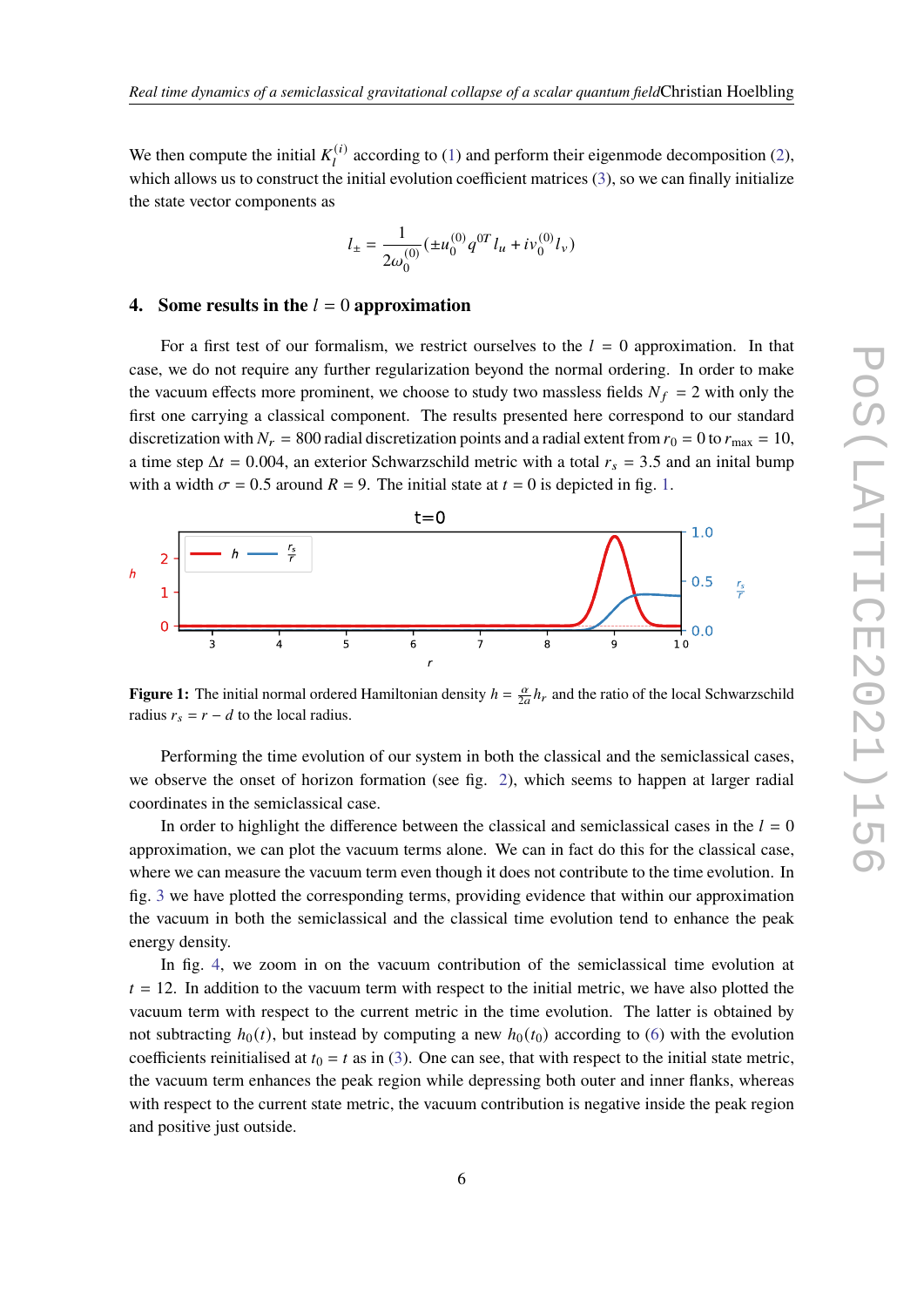<span id="page-6-3"></span>

**Figure 2:** Time evolution of the state from fig. [1.](#page-5-0)

# **5. Conclusions and outlook**

We are investigating the semiclassical gravitational collapse of a massless scalar field. While the formalism seems to work in principle and yields interesting first results in the  $l = 0$  approximation, there still is a lot of conceptual work to be done. Most importantly, we want to go beyond the  $l = 0$  approximation, which requires additional regularization. We are currently in the process of investigating different approaches, including static mode subtraction, point splitting and the introduction of Pauli-Villars fields as suggested in [\[5,](#page-7-1) [6\]](#page-7-2). There are also a number of technical challenges, such as instabilities in the eigenmode decomposition near the origin or the proper treatment of high frequency modes close to a forming horizon, which have to be overcome before more physical conclusions about the behaviour of the system can be drawn.

# **References**

- <span id="page-6-0"></span>[1] S.W. Hawking. Particle Creation by Black Holes. *Commun. Math. Phys.*, 43:199–220, 1975. [Erratum: Commun.Math.Phys. 46, 206 (1976)].
- <span id="page-6-1"></span>[2] Daniel Harlow. Jerusalem Lectures on Black Holes and Quantum Information. *Rev. Mod. Phys.*, 88:15002, 2016.
- <span id="page-6-2"></span>[3] Samir D. Mathur. The Information paradox: A Pedagogical introduction. *Class. Quant. Grav.*, 26:224001, 2009.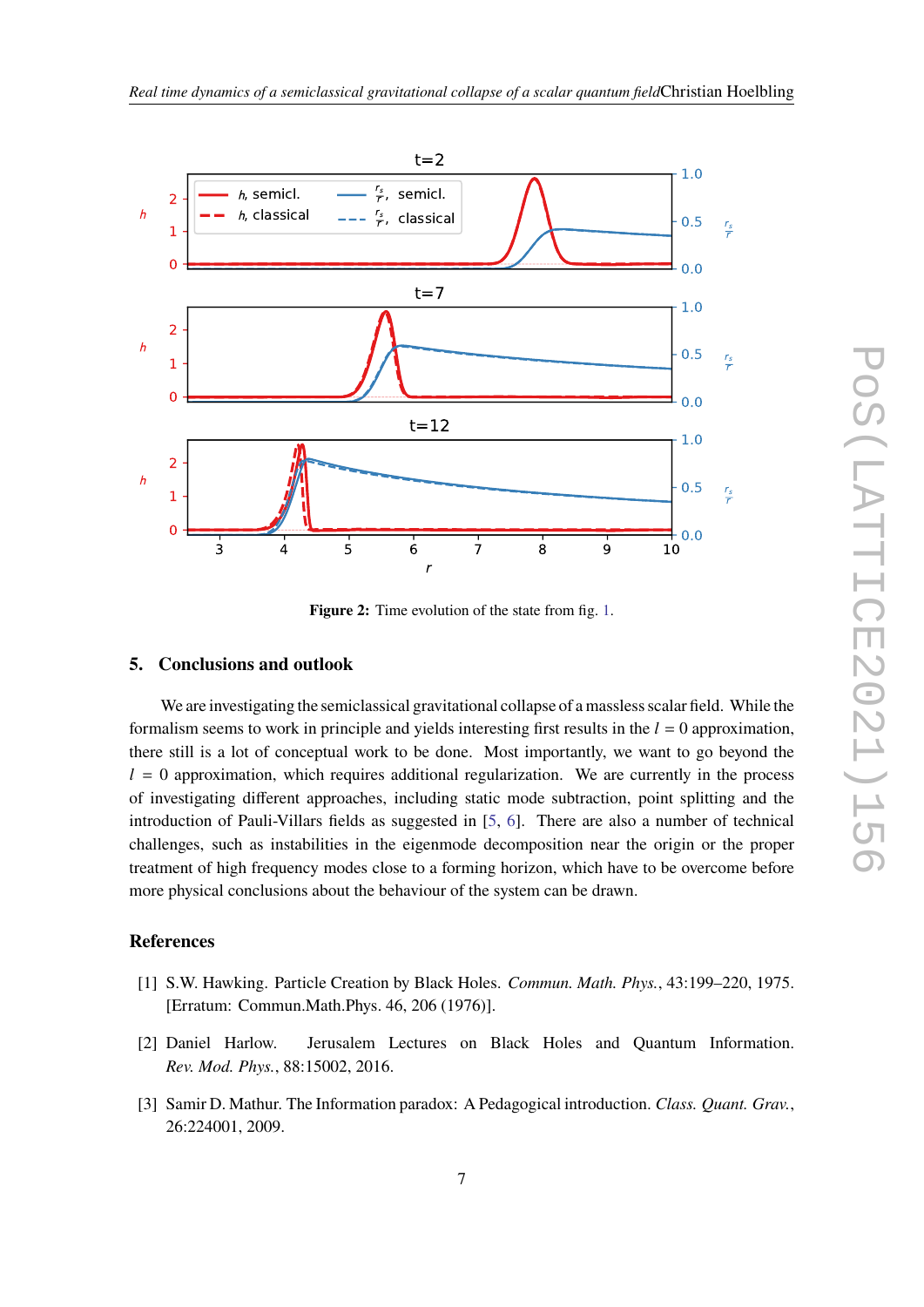<span id="page-7-5"></span>

**Figure 3:** The vacuum part of the Hamiltonian density for the Hamiltonian density  $h^0$  and the radial momentum density  $p^0 = \frac{\alpha}{2a} p_r^0$  for three different times in the evolution. Note the different scales of the y-axis in the three plots. The static dip around  $r = 9$  is a remnant of our initial state vacuum definition.

- <span id="page-7-0"></span>[4] Jana N. Guenther, Christian Hoelbling, and Lukas Varnhorst. Semiclassical gravitational collapse of a radially symmetric massless scalar quantum field. 10 2020.
- <span id="page-7-1"></span>[5] Benjamin Berczi, Paul M. Saffin, and Shuang-Yong Zhou. Gravitational collapse of quantum fields and Choptuik scaling. 11 2021.
- <span id="page-7-2"></span>[6] Benjamin Berczi, Paul M. Saffin, and Shuang-Yong Zhou. Gravitational collapse with quantum fields. *Phys. Rev. D*, 104(4):0, 2021.
- <span id="page-7-3"></span>[7] Matthew W. Choptuik. Universality and scaling in gravitational collapse of a massless scalar field. *Phys. Rev. Lett.*, 70:9–12, 1993.
- [8] D. Christodoulou. The Problem of a Selfgravitating Scalar Field. *Commun. Math. Phys.*, 105:337–361, 1986.
- [9] D. Christodoulou. A Mathematical Theory of Gravitational Collapse. *Commun. Math. Phys.*, 109:613–647, 1987.
- <span id="page-7-4"></span>[10] Dalia S. Goldwirth and Tsvi Piran. Gravitational Collapse of Massless Scalar Field and Cosmic Censorship. *Phys. Rev. D*, 36:3575, 1987.